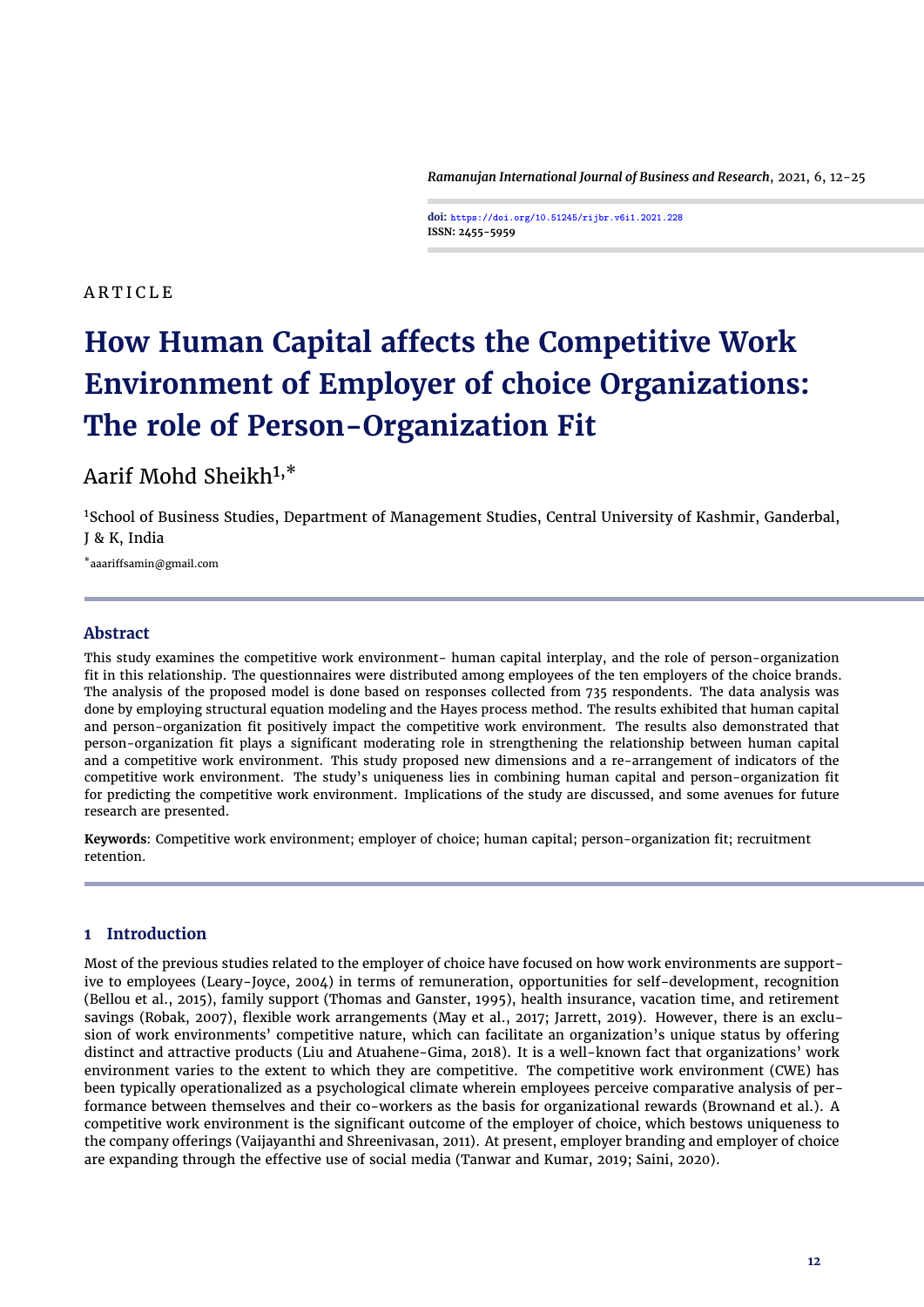An essential component of the employer of the choice framework is human capital [\(Aboul Ela,](#page-9-0) [2016\)](#page-9-0). It can enhance competitiveness in the workplace [\(Lin et al.,](#page-11-4) [2017\)](#page-11-4) and organizational performance [\(Majid et al.,](#page-11-5) [2017\)](#page-11-5). The challenges posed by the VUCA business environment [\(Kaivo-oja and Lauraeus,](#page-11-6) [2018\)](#page-11-6) have emphasized the significance of detecting value creation activities [\(Uden and He,](#page-12-5) [2017\)](#page-12-5). In this regard, intangible assets like human capital [\(Hilorme,](#page-11-7) [2016;](#page-11-7) [Koval et al.,](#page-11-8) [2018\)](#page-11-8) are useful approaches employers employ.

The current measures are not sufficient to enhance a business's value [\(Lawler,](#page-11-9) [2007\)](#page-11-9), which paves the way for investigating the role of other relevant variables related to the framework discussed above. The person-organization fit has been posed as a potential factor for influencing different aspects of the business. The person-organization fit enhances employees' commitment towards their employer [\(Jehanzeb and Mohanty,](#page-11-10) [2018\)](#page-11-10) and, consequently, promotes competitiveness in the workplace for benefiting the organization as a whole. The present study involves person-organization fit as a potential influencer of the interplay between the human capital and a competitive work environment that has not been studied yet.

Besides, the interaction effect of person-organization fit and human capital on the competitive work environment has not yet been extensively investigated in a joint framework. To bridge this gap, this study explores the interplay between the human capital and competitive work environment in India and the role of person-organization fit in this relationship. The results of this study can provide significant leverage to the business organizations for attaining a competitive edge, especially the employer of choice status.

The rest paper scheme is as follows: Section 2 offers an extensive literature review on the subject under study. Section 3 provides a detailed description of the methodological approach of the study. Section  $\Delta$  deals with data analysis and interpretation. Lastly, section 5 concludes the study's findings and implications and provides future avenues for better understanding the interplay of employer of choice and a competitive work environment.

**Research objectives** In view of the above discussion, this research study examines the impact of human capital on the competitive work environment and the moderating effect of person-organization fit in this tie-up. Further, this study investigates the person-organization fit and a competitive work environment relationship. A survey was conducted on 735 employees belonging to the top ten attractive employers (employers selected based on "The Randstad Employer Brand Research 2020") to achieve the underlying objectives.

**Research Questions** Precisely, the research questions that this study wants to answer are:

**Research Question 1** Does human capital predict a competitive work environment?

**Research question 2** Does person-organization fit predict a competitive work environment?

**Research Question 3** Does person-organization fit moderate the human capital and competitive work environment interplay?

**The rationale for using a sample from India** This study uses a sample of employees working in India. The locale for conducting this study in India is perfect, not only for the fact that these relationships have received little attention of research previously but also for many reasons: First, India is one of the largest markets in the world for various things, including mobile phones [\(Garg and Adhana,](#page-10-2) [2019\)](#page-10-2), pharmaceuticals [\(Dixit](#page-10-3) [et al.,](#page-10-3) [2019\)](#page-10-3), and derivatives market [\(Vo et al.,](#page-12-6) [2019\)](#page-12-6), therefore, including a larger sample from diverse sectors/organizations may provide vibrant results. Second, India is a developing economy [\(Vimal et al.,](#page-12-7) [2020\)](#page-12-7), where the employer of choice status is essential for an organization to enhance its reach. Therefore, India is an excellent avenue for examining and understanding the association between the study variables. Third, India is one of the largest economies possessing the largest workforce and consumer market [\(Ahmed et al.,](#page-9-1) [2019\)](#page-9-1). Again, this provides an excellent opportunity for employing a more extensive and diverse sample to attain effervescent results. Fourth, the Indian market is highly competitive [\(Gupta,](#page-10-4) [2019;](#page-10-4) [Jasti and Kodali,](#page-11-11) [2019;](#page-11-11) [Tamatam et al.,](#page-12-8) [2019;](#page-12-8) [Vimal et al.,](#page-12-7) [2020\)](#page-12-7), which may serve the purpose of assessing the competitiveness of the work environments in India concerning other study variables.

The intensely competitive nature of the work environment in India has posed significant challenges for market players. Indian firms employ creativity and innovation as the core strategy to cope with these challenges [\(Cohen,](#page-10-5) [2019;](#page-10-5) [Shalender and Yadav,](#page-12-9) [2019;](#page-12-9) [Joshi and Dhar,](#page-11-12) [2020\)](#page-11-12). Both creativity and innovation are ensured by efficient human capital [\(Dinesh and Sushil,](#page-10-6) [2019;](#page-10-6) [Habib et al.,](#page-10-7) [2019\)](#page-10-7). Thus, studying human capital and a competitive work environment tie-up in India may provide some valuable inputs to Indian employers and marketing managers.

Moreover, why employer of choice? Employer of choice is preferred for the following reasons. First, this study focuses on the competitive work environment, given [Rampl](#page-12-10) [\(2014\)](#page-12-10) argued that work content and work culture are important antecedents of employer of choice- operationalized as employer attractiveness [\(Saini and Jawa](#page-12-11)[har,](#page-12-11) [2019\)](#page-12-11). Thus, it seems to be a better modus-operandi for assessing the attractiveness of employer's work environment. Second, work climate has been instrumental in positioning an organization as an employer of choice [\(Branham,](#page-10-8) [2005\)](#page-10-8). Thus, examining the work environment of employer of choice organizations would unearth new insights into the stream of branding research. Third, although the work environment is an important antecedent of employer of choice [\(Rampl,](#page-12-10) [2014\)](#page-12-10), the extant literature is unclear about the factors, such as work environment, endorsing organization as an employer of choice [\(Saini and Jawahar,](#page-12-11) [2019\)](#page-12-11). Thus, this study focuses on the employer of choice being the great research avenue, given the above discussion.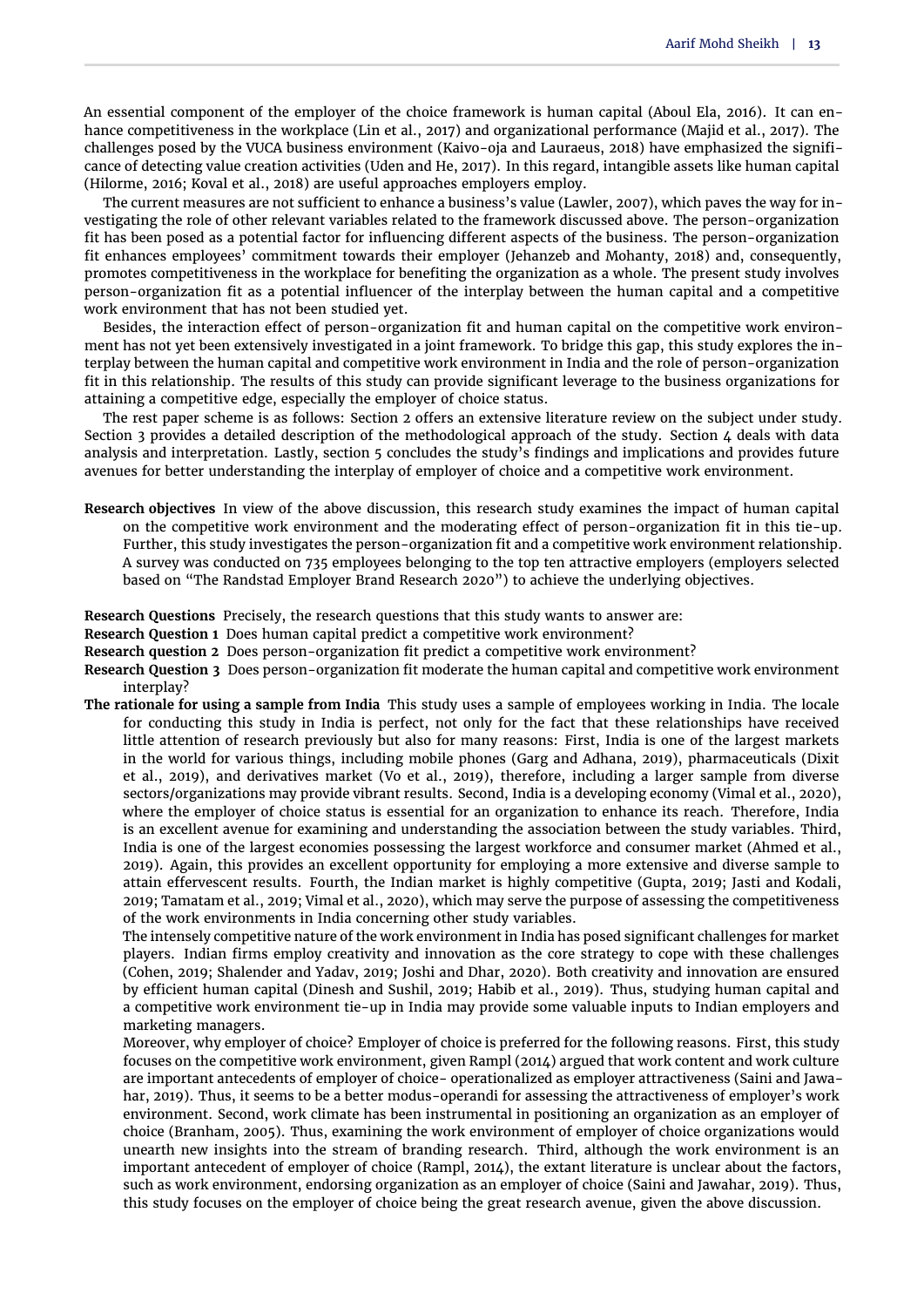## **2 Literature Review**

Researchers have discussed a competitive work environment related to individual's attitudes, behaviors, stress, and performance [\(Fletcher and Nusbaum,](#page-10-9) [2009a\)](#page-10-9), engagement [\(Jones et al.,](#page-11-13) [2017\)](#page-11-13), social preferences [\(Carpenter](#page-10-10) [et al.,](#page-10-10) [2005\)](#page-10-10), social competence and success [\(Butterworth and Strauch,](#page-10-11) [1994\)](#page-10-11), and workaholism [\(Keller et al.,](#page-11-14) [2016\)](#page-11-14). The existing literature is silent on the association between the employer of choice organizations' human capital and a competitive work environment. Thus, this study attempted to fill this gap. The competitiveness at the workplace can help an organization to differentiate itself from the competition by offering unique products in the marketplace. The uniqueness and competitive outlook have been regarded as the main pillars for the employer of choice organizations [\(Babčanová et al.,](#page-9-2) [2010;](#page-9-2) [Kissel and Büttgen,](#page-11-15) [2015\)](#page-11-15). Investigating the human capital and person-organization fit as the prognosticators of an organization's competitive work environment adds to the essence of this study. The present study focuses on the competitive work environment construct as it has been considered the basic condition for attaining uniqueness in company's offerings [\(Popa and Pater,](#page-11-16) [2006\)](#page-11-16). Competitive work environment refers to employees'/individuals' perceptions about the working environment as the result of organized competition from co-workers based on rewards, recognition, or status [\(Fletcher and Nusbaum,](#page-10-12) [2009b\)](#page-10-12). The work environment's competitiveness results from how an organization assigns rewards, recognition, or status [\(Fletcher et al.,](#page-10-13) [2008\)](#page-10-13). Also, when employees perceive competition from factors like recognition, status, rewards, bonuses, and promotions, it gives rise to a competitive workplace/ work environment.

A competitive work environment is an essential tool to enhance work performance [\(Schrock et al.,](#page-12-12) [2016\)](#page-12-12). The fiercely competing markets have created the need for identifying factors influencing the competition. Academicians and practitioners have put forth a great effort to pinpoint these factors for enhancing the effectiveness, efficiency, productivity, and profitability of the organizations. Researchers highlighted that human capital [\(Prasetyo et al.,](#page-11-17) [2020\)](#page-11-17) and person-organization fit [\(Vandenabeele,](#page-12-13) [2008\)](#page-12-13) are essential stimuli that differentiate an organization from the competition as the employer of choice. It highlights the potential role of human capital and personorganization fit in encouraging organizational competitiveness. However, an insignificant number of studies have explored the interplay between human capital and a competitive work environment [\(Stone,](#page-12-14) [2001;](#page-12-14) [Lapierre and](#page-11-18) [Giroux,](#page-11-18) [2003;](#page-11-18) [Ivanova et al.\)](#page-11-19).

Moreover, the inclusion of person-organization fit adds uniqueness to this study. This variable has not been studied in a combined framework with the human capital and a competitive work environment interplay. Thus, the above discussion makes it imperative to study the association between human capital and a competitive work environment and examine the role of person-organization fit in this tie-up.

## **2.1 Human Capital**

Human capital is an essential paradigm in a variety of areas ranging from psychology to economics. Human capital has been defined differently by different scholars over time. [Ployhart and Hale Jr](#page-11-20) [\(2014\)](#page-11-20) propounded one of the recent and essential definitions of human capital as an individual/unit level resource that generates economic value for an organization. Due to the plethora of human capital benefits to an organization, employers employ different tactics to attract the best industry talent. From a competitive advantage standpoint, employers use methods to attract individuals [\(Coff\)](#page-10-14) who possess complex and tacit knowledge and skills [\(Coff et al.,](#page-10-15) [2006\)](#page-10-15). The existing literature poses that human capital is essential for ensuring competitiveness- at the employee or industry level.

[Wallace et al.](#page-12-15) [\(2014\)](#page-12-15) marked that most employers believe that the employer of choice status is essential for attracting the employees. For example, [Drury](#page-10-16) [\(2016\)](#page-10-16) states that employers of choice play a vital role in attaining employees from a shrinking talent pool. For achieving a competitive advantage, the attainment of talent should be complemented by employees' attachment towards their employers. The devotion towards an employer should surpass the employee's ability to demand swap value outside the organization [\(Campbell et al.,](#page-10-17) [2012\)](#page-10-17). The increase in employees of an organization means an increase in its human capital. An increase in knowledge, skills, and competencies embodied in employees (human capital) increases the creativity and innovative capability of an organization [\(Dinesh and Sushil,](#page-10-6) [2019;](#page-10-6) [Habib et al.,](#page-10-7) [2019\)](#page-10-7), which eventually promotes the competitiveness of the workplace for enhancing organizational productivity [\(Faggian et al.,](#page-10-18) [2017\)](#page-10-18).

### **2.2 Person-Organization Fit**

OOrganizations aspire to build an effective work environment for achieving the status of an attractive employer. Though organizations employ different modus-operandi to become great places to work, focus on person-organization fit attains top priority. Person-organization fit refers to the compatibility between an employee's competencies and the job position requirements [\(Wojtczuk-Turek and Turek,](#page-13-1) [2016\)](#page-13-1). The person-environment theory posits that individuals quest for compatibility between work environments and their features and react positively to this congruity [\(Kristof-Brown and Guay,](#page-11-21) [2011\)](#page-11-21). Person-organization fit is an essential factor for enhancing organizational performance. For example, [Khaola and Sebotsa](#page-11-22) [\(2015\)](#page-11-22) suggested that person-organization fit builds a positive attitude and behavior among employees to consider the success of an organization as their success. The employees give priority to the organizational goals when they perceive fit with their organization. It also helps an organization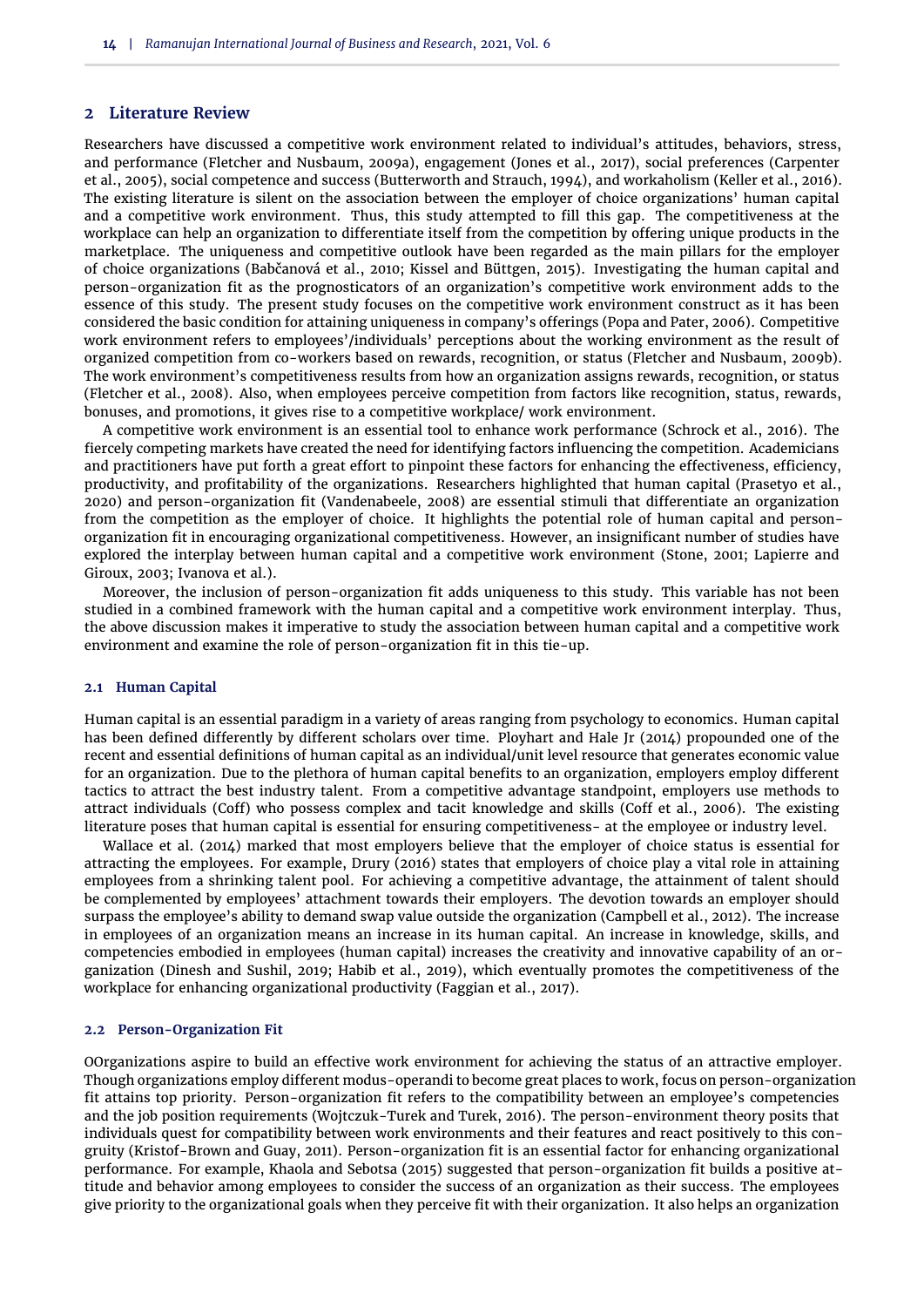promote competitiveness to outperform the competition [\(Ratzenböck,](#page-12-16) [2020\)](#page-12-16). However, [Chen et al.](#page-10-19) [\(2019\)](#page-10-19) argued that human capital is the effective modus-operandi to enhance person-organization fit.

The existing literature exhibits that person-organization fit is linked to work-related outcomes. For example, [Suwanti and Udin](#page-12-17) [\(2020\)](#page-12-17) and [Natalia and Sandroto](#page-11-23) [\(2020\)](#page-11-23) suggested that person-organization fit leads to innovative work behavior. Another study exhibited a positive relationship between person-organization fit and talent management [\(Sun et al.,](#page-12-18) [2019\)](#page-12-18), person-organization fit, and performance [\(Hamstra et al.,](#page-10-20) [2019\)](#page-10-20). The study conducted by [Verquer et al.](#page-12-19) [\(2003\)](#page-12-19) highlighted that person-organization fit significantly influences job satisfaction, organizational commitment, and turnover intent. Person-organization fit is an essential stimulus identified by [Madera et al.](#page-11-24) [\(2018\)](#page-11-24) that enhances organizational attractiveness. The above discussion posits person-organization fit as an important construct for promoting the competitiveness and attractiveness of organizations. Thus, it is plausible that person-organization fit may play a role in the relationship between human capital and a competitive work environment.

From the above literature, we propose the following hypothesis:

**Hypothesis 2.1.** *Human capital will be positively associated with a competitive work environment.*

**Hypothesis 2.2.** *Person-organization fit will be positively associated with a competitive work environment.*

<span id="page-3-0"></span>**Hypothesis 2.3.** *Person-organization fit will moderate the associations between the human capital and competitive work environment.*

## **3 Materials and Methods**

## **3.1 Sample for the Study**

The information for the study was collected from employees of the top ten attractive employers in India. The top ten attractive employers were selected based on "The Randstad Employer Brand Research 2020". These employers of choice include Microsoft, Samsung India, Amazon, Infosys Technologies, Mercedes-Benz, Sony, IBM, Dell Technologies Ltd, ITC Group, Tata Consultancy Services. The study mainly focused on employees who had joined since 2019. The questionnaires were distributed among 797 employees, out of which 735 complete questionnaires were received back. Hence, the response rate was 92.22%. Among the respondents, 588, i.e., 80% had graduation as academic qualification, and 147, i.e., 20%, had post-graduation as academic qualification. Among the sample, 81 employees (i.e., 11%) belonged to Microsoft, 44 employees (i.e., 6%) belonged to Samsung India, 66 employees (i.e., 9%) belonged to Amazon, 96 employees (i.e., 13%) belonged to Infosys Technologies, 22 employees (i.e., 3%) belonged to Mercedes-Benz, 37 employees (i.e., 5%) belonged to Sony, 59 employees (i.e., 8%) belonged to IBM, 67 employees (i.e., 9%) belonged to Dell Technologies Ltd, 117 employees (i.e., 16%) belonged to ITC Group, and 146 employees (i.e., 20%) belonged to Tata Consultancy Services.



**Figure 1.** Research model

Moreover, 654, i.e., 89% were in the age group of 18-24 years, and 11% were in the age group of 24-30 years. All the respondents belonged to India.

## **3.2 Procedure**

The questionnaire survey was employed to collect data for the study. The questionnaires were distributed through both the online and offline modes. The procedure for data collection involved a one-time filling of questionnaires.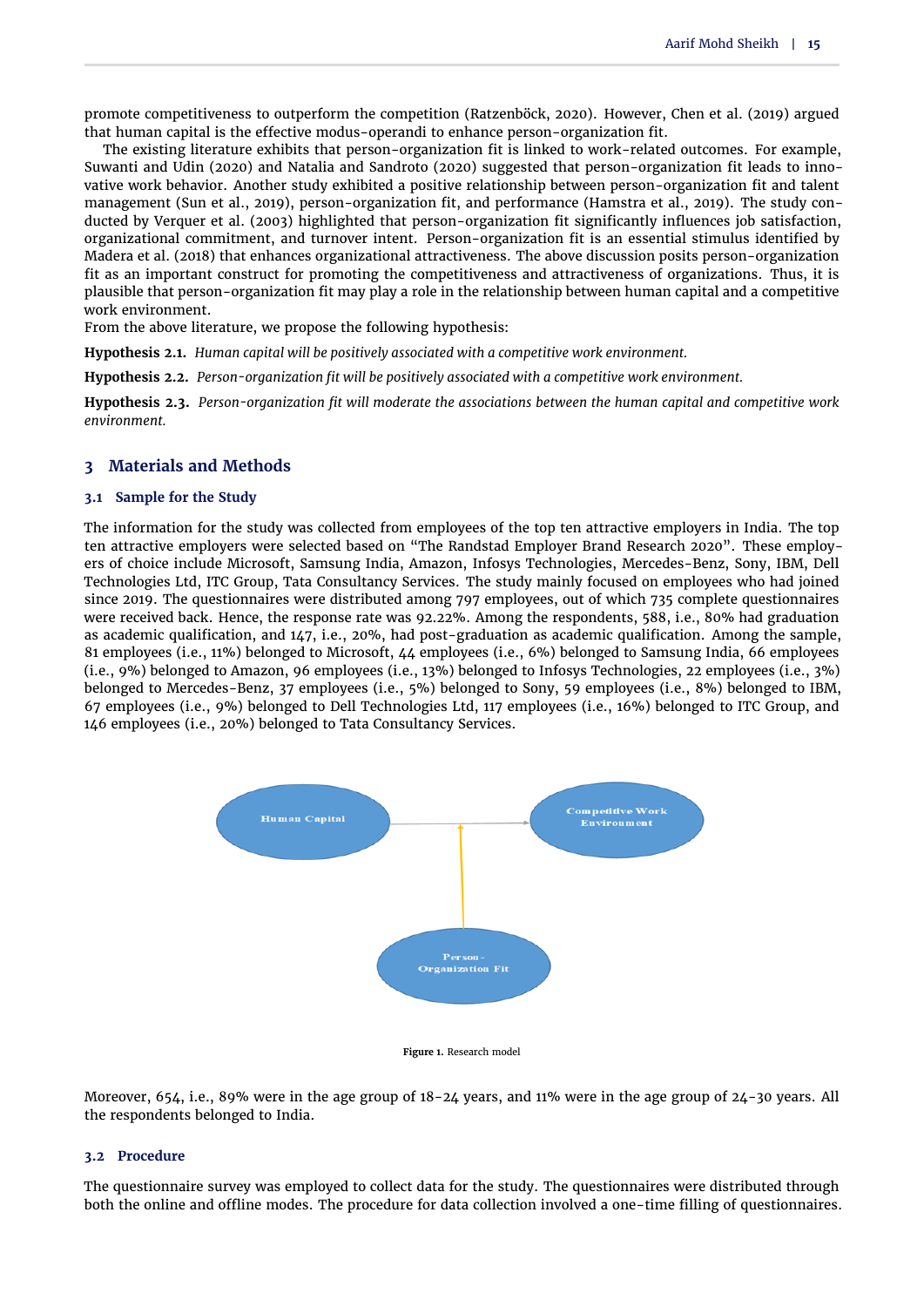The questionnaires were filled by 92.22% of the respondents.

#### **3.3 Measures**

The study employed different sources for instrument development. The instrument was devised in such a way that each aspect of the course is appropriately assessed. The reliability and validity of the instrument were ensured by conducting a pilot survey with 117 respondents. The questionnaire remained the same for the main study as no changes were deemed necessary in the original questionnaire based on factor analysis. The questionnaire investigated the relationship between human capital and the competitive work environment and the role of personorganization fit in the above relationship. The variables used in the study include human capital, competitive work environment, and the person-organization fit.

## **3.4 Competitive Work Environment**

The study's dependent variable, i.e., the competitive work environment (CWE), was measured by using the scale of [Fletcher and Nusbaum](#page-10-9) [\(2009a\)](#page-10-9). The competitive work environment scale included twenty items relating to tangible rewards, non-tangible rewards, recognition, status, and co-worker. Responses were averaged to derive an overall level of the competitive work environment. This scale exhibited Cronbach's alpha, mean, and SD as 0.921, 4.118, and 0.779, respectively.

## **3.5 Human Capital**

The scale for measuring the human capital construct was adapted from [Youndt et al.](#page-13-2) [\(2004\)](#page-13-2), [Subramaniam and](#page-12-20) [Youndt](#page-12-20) [\(2005\)](#page-12-20). The scale for this variable consisted of five items. This study's scale exhibited Cronbach's alpha as 0.832, with a mean response of 3.785 (SD=0.727).

## **3.6 Person-Organization Fit**

The person-organization fit was measured by employing the scale of [Cable and Judge](#page-10-21) [\(1996\)](#page-10-21) and [Kristof](#page-11-25) [\(1996\)](#page-11-25). The scale consisted of three items exhibiting Cronbach's alpha score as 0.818, with a mean response of 4.087 (SD=0.712). All the study variables were measured using the five-point Likert scale ranging from 1 (Strongly Disagree) to 5 (Strongly Agree). The questionnaire was presented to the respondents in English.

## **4 Data Analysis**

Descriptive analysis was conducted before assessing the study variables' convergent and discriminant validity and testing the study's hypotheses. The results of the descriptive analysis are presented in [Table 2.](#page-5-0)

All the items of the study were evaluated, employing a continuum of 1 to 5 scales. The data was reliable, as all the constructs of the study exhibited Cronbach's values above 0.70 (See [Table 2\)](#page-5-0), thereby demonstrating reliability and consistency [\(Nunnally,](#page-11-26) [1978\)](#page-11-26).

## **4.1 Exploratory Factor Analysis**

The sampling adequacy was ensured by employing Kaiser-Meyer-Olkin (KMO). The KMO results are presented in [Table 2.](#page-5-0) The Eigenvalues of all the variables were greater than the floor level. i.e., > 1. Moreover, the Bartlett's Test of Sphericity for all the study variables was significant.

| Construct                    | <b>KMO</b> | Bartlett's Test of Sphericity<br>Approx. Chi-Square | Df<br>Sig.  | Eigen Value | Percentage of Variance Explained |
|------------------------------|------------|-----------------------------------------------------|-------------|-------------|----------------------------------|
| Human Capital                | .810       | 1539.30                                             | 733<br>.000 | 8.380       | 29.009                           |
| Person-Organization Fit      | .749       | 2492.20                                             | 733<br>.000 | 1.396       | 61.864                           |
| Competitive work environment | .894       | 2858.70                                             | 733<br>.000 | 4.465       | 88.177                           |

<span id="page-4-0"></span>**Table 1.** Constructs and Measures

**Source:** Author's analysis

We conducted EFA on account of the following reasons. First, CFA may neglect potential cross-loading of individual construct items [\(Thorgren et al.,](#page-12-21) [2013\)](#page-12-21); we consulted EFA for the study variables to ensure that no such problems were present. The results exhibited no cross-loading, supporting the adequacy of the measurements used to test the hypothesized relationships. Second, we used EFA and varimax rotation as a compliment [\(Thorgren et al.,](#page-12-21) [2013\)](#page-12-21)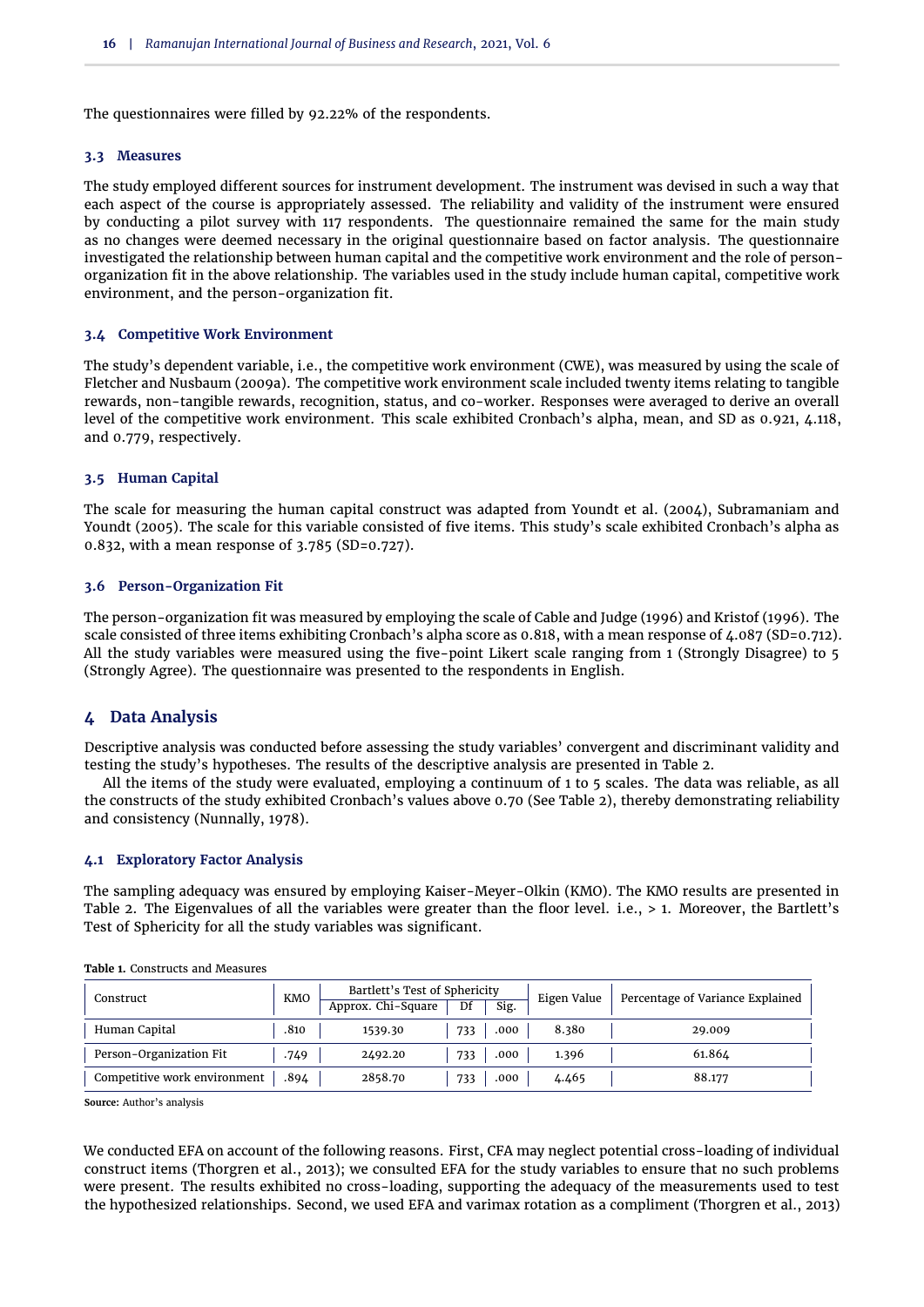for model fit assessment in the measurement model. The results evidenced no cross-loadings and that three clear factor structures were defined with only human capital, person-organization fit, and competitive work environment items.

The factor analysis was conducted after ensuring sampling adequacy. The EFA exhibited a three-factor structure of the data. The results of factor analysis and reliability are presented in the [Table 2.](#page-5-0)

| Factor                       | Items             | Mean  | SD    | <b>Factor Loadings</b> | Cronbach's alpha |
|------------------------------|-------------------|-------|-------|------------------------|------------------|
|                              | HC1               |       | 0.727 | 0.767                  |                  |
|                              | HC <sub>2</sub>   |       |       | 0.675                  |                  |
| Human Capital                | HC <sub>3</sub>   | 3.785 |       | 0.841                  | 0.832            |
|                              | HC <sub>4</sub>   |       |       | 0.789                  |                  |
|                              | HC <sub>5</sub>   |       |       | 0.693                  |                  |
|                              | POF <sub>1</sub>  |       | 0.712 | 0.814                  |                  |
| Person-Organization Fit      | POF <sub>2</sub>  | 4.087 |       | 0.784                  | 0.818            |
|                              | POF3              |       |       | 0.760                  |                  |
|                              | CWE <sub>1</sub>  |       | 0.779 | 0.794                  |                  |
|                              | CWE <sub>2</sub>  |       |       | 0.829                  |                  |
|                              | CWE3              |       |       | 0.659                  |                  |
|                              | CWE4              |       |       | 0.765                  |                  |
|                              | CWE <sub>5</sub>  |       |       | 0.825                  |                  |
|                              | CWE <sub>6</sub>  |       |       | 0.798                  |                  |
|                              | CWE7              |       |       | 0.890                  |                  |
|                              | CWE8              |       |       | 0.920                  |                  |
|                              | CWE9              |       |       | 0.578                  |                  |
| Competitive work environment | CWE10             | 4.118 |       | 0.687                  | 0.921            |
|                              | <b>CWE11</b>      |       |       | 0.734                  |                  |
|                              | <b>CWE12</b>      |       |       | 0.623                  |                  |
|                              | CWE13             |       |       | 0.789                  |                  |
|                              | CWE14             |       |       | 0.702                  |                  |
|                              | CWE <sub>15</sub> |       |       | 0.873                  |                  |
|                              | CWE <sub>16</sub> |       |       | 0.898                  |                  |
|                              | CWE17             |       |       | 0.761                  |                  |
|                              | CWE <sub>18</sub> |       |       | 0.946                  |                  |
|                              | <b>CW19</b>       |       |       | 0.927                  |                  |
|                              | CW <sub>20</sub>  |       |       | 0.879                  |                  |

<span id="page-5-0"></span>**Table 2.** Factor analysis, descriptive and reliability results of the constructs

**Source**: Author's analysis.

**Notes**: HC denotes human capital, POF denotes person-organization fit, CWE denotes competitive work environment.

EFA was conducted to verify the factor-item composition. To determine the study's constructs, EFA was done by employing the Principal component analysis-based extraction joined with rotation as varimax. The factor loadings for all the factors fall above the floor criteria of 0.50 [\(Guadagnoli and Velicer,](#page-10-22) [1988\)](#page-10-22). Moreover, the study variables' cumulative variance explanation was 88.177%, which is above the minimum required level as per the variable-factor ratio [\(Costello and Osborne,](#page-10-23) [2005\)](#page-10-23). The EFA results provided three constructs with 28 items. The twenty items loaded on the competitive work environment construct including five dimensions, five items on human capital (HC), and three items on the person-organization fit (POF) construct. The reliability of all the individual constructs was good as the value for Cronbach's alpha for these constructs falls in the range of 0.818-0.921, which is well above the threshold level of 0.70 [\(George and Mallery,](#page-10-24) [2003\)](#page-10-24).

## **4.2 Confirmatory Factor Analysis**

The data-model fit was exhibited by using absolute and incremental fit indices. The absolute fit indices of GFI (0.945) and RMSEA (0.032) and incremental fit indices of AGFI (0.865), TLI (0.967), and CFI (0.973) indicated a good fit. The factors explored during EFA were confirmed by employing confirmatory factor analysis. Confirmatory factor analysis (CFA) of the proposed model was done using structural equation modeling. The CFA confirmed all the factors explored through EFA. Specifically, the proposed model comprises three latent variables: human capital, person-organization fit, and competitive work environment.

## **4.3 Convergent and Discriminant Analysis**

The convergent and discriminant analysis exhibited that the study constructs are separate and distinct from each other and that the items under each scale converge towards each other. Hence, conforming the convergent and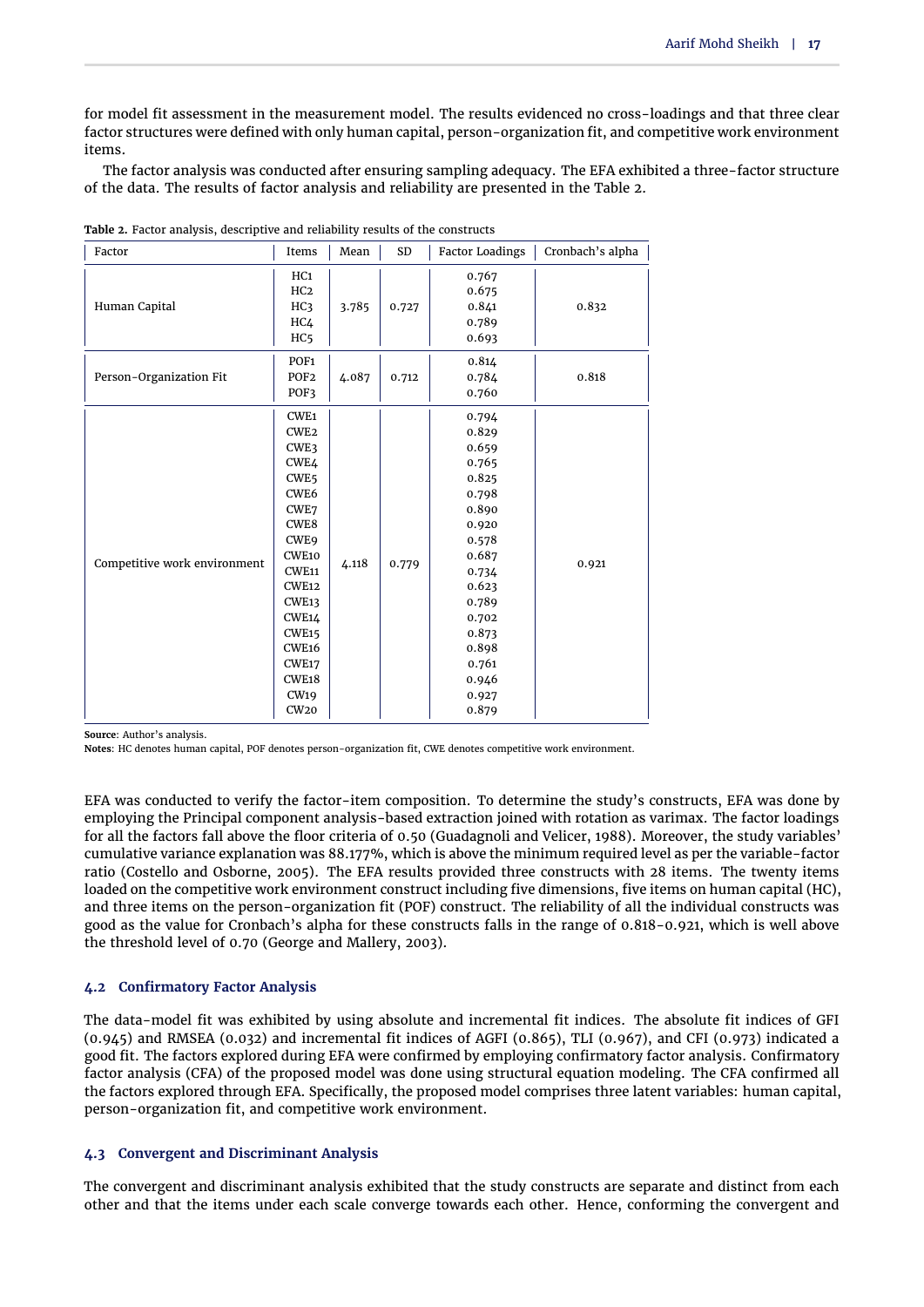discriminant validity. Cronbach's value was above 0.7 for all the constructs of the study. The convergent validity of the study constructs was confirmed by the average variance explained (AVE) and construct reliability [\(Hair et al.,](#page-10-25) [2006\)](#page-10-25). The AVE was higher than 0.5 for all the constructs of the study. Moreover, the construct reliability for all the individual constructs was significantly greater than their respective AVE.

| Constructs                   | Items                                                                                                                                                                                                                                                       | Factor loadings                                                                                                                                              | (CR)  | (AVE) | (MSV) | (ASV) | Discriminant Validity (HTMT) |
|------------------------------|-------------------------------------------------------------------------------------------------------------------------------------------------------------------------------------------------------------------------------------------------------------|--------------------------------------------------------------------------------------------------------------------------------------------------------------|-------|-------|-------|-------|------------------------------|
| Human Capital                | HC1<br>HC <sub>2</sub><br>HC <sub>3</sub><br>HC <sub>4</sub><br>HC <sub>5</sub>                                                                                                                                                                             | .837<br>.756<br>.706<br>.745<br>.834                                                                                                                         | 0.832 | 0.585 | 0.435 | 0.297 | Ensured                      |
| Person-Organization Fit      | POF <sub>1</sub><br>POF <sub>2</sub><br>POF3                                                                                                                                                                                                                | .788<br>.859<br>.887                                                                                                                                         | 0.818 | 0.645 | 0.456 | 0.283 | Ensured                      |
| Competitive Work Environment | CWE1<br>CWE <sub>2</sub><br>CWE3<br>CWE4<br>CWE <sub>5</sub><br>CWE6<br>CWE7<br>CWE8<br>CWE9<br>CWE10<br>CWE11<br><b>CWE12</b><br>CWE <sub>13</sub><br><b>CWE14</b><br><b>CWE15</b><br>${\tt CWE16}$<br>CWE17<br><b>CWE18</b><br>CWE19<br>CWE <sub>20</sub> | .694<br>.893<br>.829<br>.904<br>.819<br>.784<br>.720<br>.722<br>.910<br>.886<br>.889<br>.833<br>.892<br>.892<br>.655<br>.877<br>.925<br>.915<br>.872<br>.861 | 0.897 | 0.682 | 0.548 | 0.253 | Ensured                      |

**Table 3.** Reliability and validity for individual constructs

**Note 1**: AVE refers to Average variance estimate, MSV implies Maximum shared variance, ASV means Average shared variance and CR means composite reliability. **Note 2**: POF denotes person-organization fit, HC denotes human capital, CWE denotes competitive work environment.

The entire construct's discriminant validity was ensured by maximum shared variance (MSV) and average shared variance (ASV). The MSV and ASV values for all the individual constructs were lower than their respective AVE, signifying discriminant validity.

Moreover, common method variance (CMV) may be present as the data was collected from the same source at one point of time. To tap the potential of CMV, we randomized the question order, "complex syntax" and "doublebarreled" items were circumvented to ensure simplicity at the data collection time [\(Podsakoff et al.,](#page-11-27) [2003;](#page-11-27) [Craighead](#page-10-26) [et al.,](#page-10-26) [2011\)](#page-10-26). Further, Harman's single-factor method was used to ensure the absence of CMV. The results exhibited that no single factor contributes more than 40 percent of the variance (see [Table 1\)](#page-4-0), confirming that the problem of CMV was not present [\(Podsakoff et al.,](#page-11-27) [2003\)](#page-11-27).

## **4.4 Structural Model**

The structural model for the study offered the causal associations among the three variables. A maximum-likelihood procedure was used to estimate the structural equation model.

A satisfactory model fit was illustrated by all the indices for example, CMIN/Df= 2.56, GFI=0.973, AGFI= 0.967, CFI=0.986, TLI=0.979, RMSEA=0.035, RMR=0.04). The standardized path coefficients () for all the significant paths of the conceptual model are presented in [Table 4.](#page-7-0)

The results of the study exhibit a significantly positive relationship between HC and CWE ( $\beta$  = 0.358, CR = 7.685, p-value <.001) and POF and CWE (β = 0.195, CR = 2.913, p-value < .001).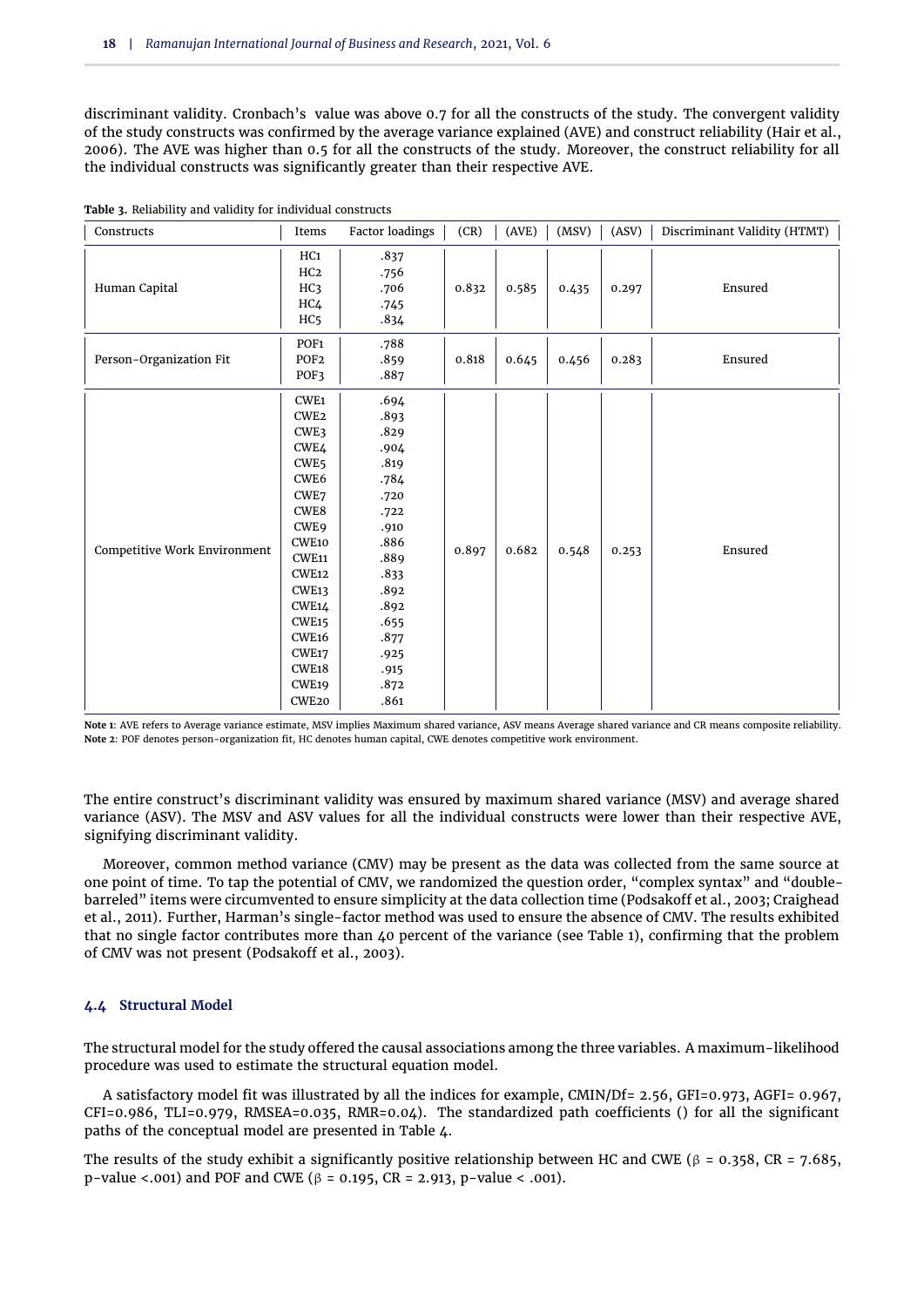#### <span id="page-7-0"></span>**Table 4.** Hypotheses Testing Status

| Hypothesis | From                    | To                           | $(\beta)$ value | CR         | Results   |
|------------|-------------------------|------------------------------|-----------------|------------|-----------|
| H1         | Human Capital           | Competitive Work Environment | 0.358           | $7.685***$ | Supported |
| H2         | Person-Organization Fit | Competitive Work Environment | 0.195           | $2.913***$ | Supported |

**Note 1**: \*\*\* Signifies *P* < .001

## **4.5 Moderating Effect of Person-Organization Fit on the Association Between the Human Capital and Competitive Work Environment**

Again, the Hayes approach [\(Hayes,](#page-11-28) [2017\)](#page-11-28) was employed to investigate the moderating effect of person-organization on the relationship between human capital and a competitive work environment. [Table 5,](#page-7-1) [Table 6a](#page-7-2)nd [Figure 2](#page-8-0) exhibits a significant moderating role of person-organization fit between the HC and CWE.

<span id="page-7-1"></span>**Table 5.** Model 1 Summary

| R     | $R-Sq.$ | F      | D     |
|-------|---------|--------|-------|
| .5792 | -3354   | 8.6213 | .0000 |

**Outcome Variable**: Competitive work environment

#### <span id="page-7-2"></span>**Table 6.** Model 1

|          | Coefficient $(\beta)$ | т      | р     |
|----------|-----------------------|--------|-------|
| Constant | 5.0096                | 2.2543 | .0218 |
| HC.      | .7832                 | 3.6597 | .0030 |
| POF.     | .4998                 | 2.3035 | .0105 |
| Int 1    | .0351                 | .7639  | .0227 |

**Note 1**: Product terms key: Int1 : *HCxPOF*.**Note 2** : *OutcomeVariable* : *Competitiveworkenvironment*(*CWE*). **Note 3**: p<.05

[Table 6](#page-7-2) presents a significantly positive moderating impact of POF on the association between the HC and CWE (  $β = .0351$ , t = .7639 and p<.05). Supporting the statistics, [Figure 2](#page-8-0) posits that the higher the person-organization fit, the higher is the strength of association between the HC and CWE. Hence, supporting [Hypothesis 4.3.](#page-3-0) From the above statistics and pictorial data, it can be seen that person-organization fit significantly moderates the HC - CWE relationship in a positive direction.

## **5 Discussion**

The study was conducted based on three-fold aims: first, to investigate the impact of human capital on the CWE, second to investigate the impact of person-organization fit on the competitive work environment, and third, to shed light on person-organization fit as a moderating variable between the human capital and competitive work environment.

Structural equation modeling was used to investigate the impact of human capital and person-organization fit on the employer of choice organizations' competitive work environment. The results show that human capital and person-organization fit significantly and positively impact the competitive work environment of an employer of choice (see, e.g., [Table 4\)](#page-7-0). Thus, our findings are in sync with the literature [\(Stone,](#page-12-14) [2001;](#page-12-14) [Lapierre and Giroux,](#page-11-18) [2003;](#page-11-18) [Kristof-Brown and Guay,](#page-11-21) [2011;](#page-11-21) [Faggian et al.,](#page-10-18) [2017;](#page-10-18) [Ivanova et al.;](#page-11-19) [Ratzenböck,](#page-12-16) [2020\)](#page-12-16).

Moreover, the Hayes process [\(Hayes,](#page-11-28) [2017\)](#page-11-28) was employed to attain the last objective of the study related to the moderating role of the person-organization fit between human capital and competitive work environment. The study results depict the dependency of the human capital on the person-organization fit to enhance the competitiveness of the work environment. It means person-organization fit is necessary for strengthening the relationship between human capital and a competitive work environment. Therefore, Hypothesis 3 is supported, which signifies that person-organization fit moderates the association between the human capital and competitive work environment so that an increase in person-organization fit strengthens the association between the human capital and the competitive work environment and vice-versa. These results are in sync with the literature (see e.g., [Chen et al.](#page-10-19) [\(2019\)](#page-10-19); [Ratzenböck](#page-12-16) [\(2020\)](#page-12-16)).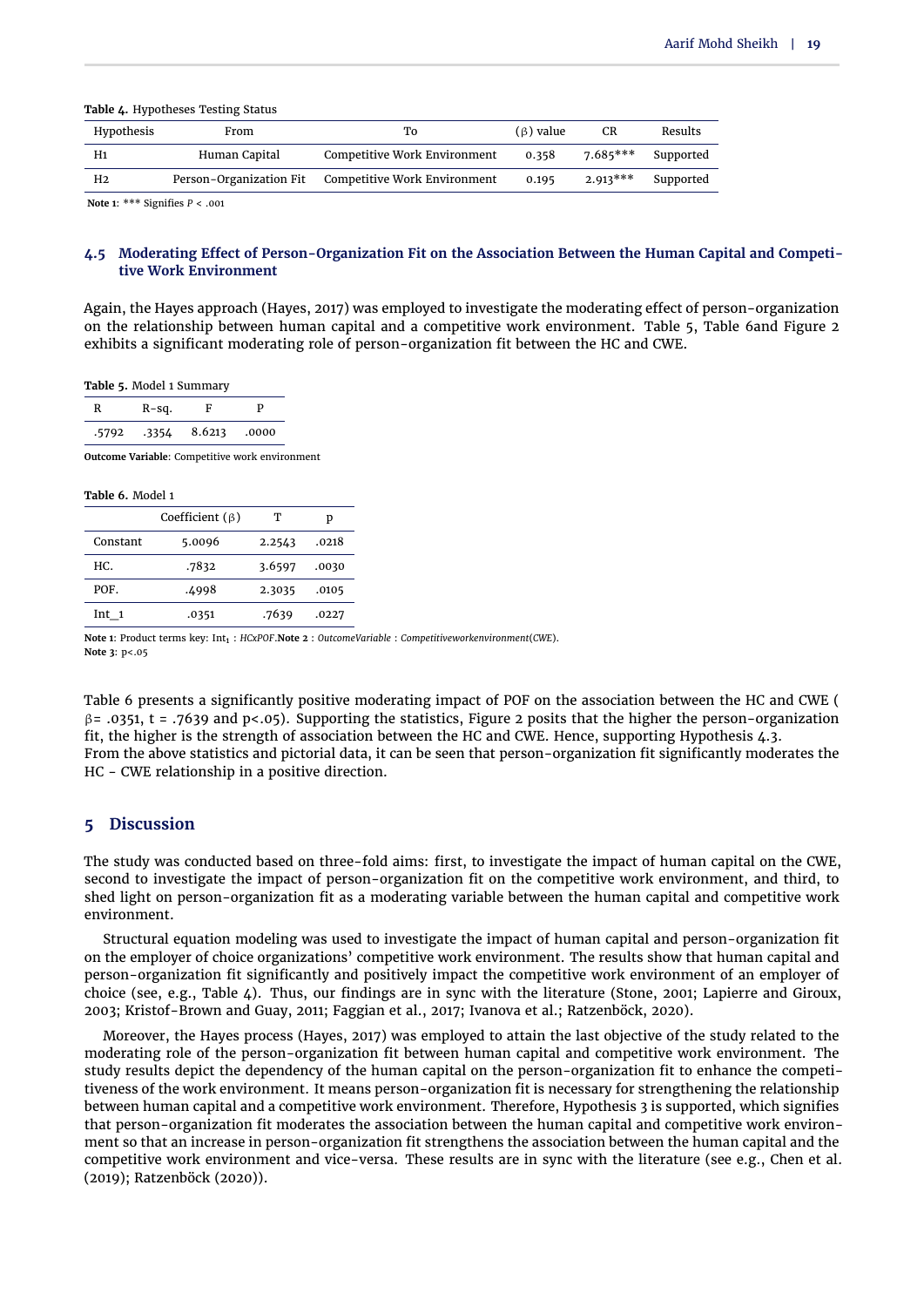<span id="page-8-0"></span>

**Figure 2.** Moderating effect of person-organization fit (POF) on the Human capital (EC) – competitive work environment (CWE)

#### **5.1 Implications of the Study**

This study made some significant contributions to the existing literature. The theoretical and practical implications of the present study are discussed below.

#### *5.1.1 Theoretical Implications*

This study signifies the importance of studying an employer of choice, competitive work environment, human capital, and person-organization fit. This study is unique because it is the first attempt to study the competitive work environment, human capital, and person-organization fit in a combined framework. It provides a broad view of the prognosticators of the competitive work environment, which has implications for HRD and OB research and practice. This research study made some theoretical contributions. First, this study exhibited the human capital and person-organization fit as the significant prognosticators of a competitive work environment. Second, this study investigated the moderating role of person-organization fit in the human capital- competitive work environment relationship. The results of this study posit person-organization fit is essential for strengthening the association between human capital and the competitive work environment of an organization. The organizations focusing on maintaining better person-organization fit ensure the retention of the best talent. It helps an organization manage the human capital, the non-owned asset of an organization, which eventually ensures the greatest outcomes, such as innovation, creativity, and higher performance. When employees perceive a better fit with the organization, their effectiveness and efficiency enhance, leading to increased performance. Further, a congenial work environment enhances employees' learning and creativity capacity, ensuring an organization's better human capital and competitiveness.

#### *5.1.2 Practical Implications*

The study exhibits some important practical implications. First, the study results posit that human capital is a crucial predictor of the competitiveness of the employer of choice organizations. This accentuates the significance of human capital development for an organization to become the employer of choice by attracting and retaining the best industry talent. Besides, an organization needs to present itself as a unique employer in the marketplace and attain a wide range of benefits like attract quality talent, enhance demand for its offerings, and the like. Quality talent ensures better human capital within the organization. Besides, the organization's implementation of human capital development practices also ensures human capital development, which eventually facilitates competitiveness [\(Rastogi,](#page-12-22) [2000\)](#page-12-22). Thus, organizations should focus on human capital development to enjoy a competitive advantage.

The results also highlight the significance of person-organization fit in ensuring the competitiveness of the work environment. It means that the fit between the employees and the organization is essential for an employer to develop and foster a competitive work environment. Besides, POF can, via employees' positive word of mouth, also help employers attract potential employees at a lower cost due to lower recruitment and selection costs [\(Ghielen](#page-10-27) [et al.,](#page-10-27) [2020;](#page-10-27) [Muduli and Trivedi,](#page-11-29) [2020\)](#page-11-29). Moreover, employees' positive word of mouth has been considered the potential influencer of organizations' employer of choice status.

This study accentuates the importance of employing the employer of choice status by an employer to promote competitiveness in the workplace since competition is the backbone of modern businesses to attain uniqueness. The competitiveness at the workplace leads to an increase in the performance, productivity, and profitability of an organization. Moreover, this study emphasizes the importance of tailoring person-organization fit with the human capital towards promoting competitiveness in the workplace. The employees' competitive and innovative work behavior and other positive work outcomes are enhanced when employees feel a good fit with their employer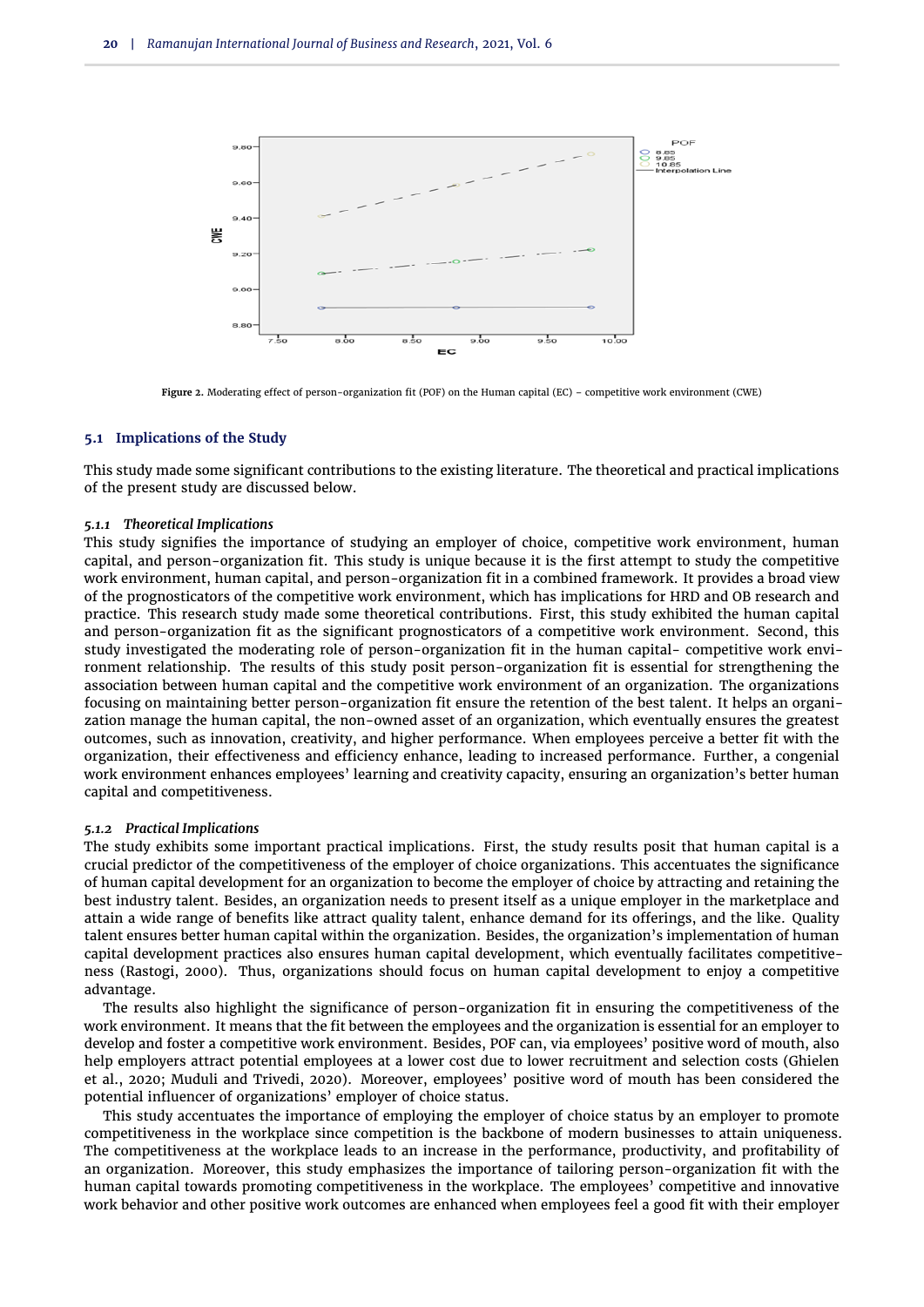of choice [\(Afsar,](#page-9-3) [2016;](#page-9-3) [Wahyudi et al.,](#page-12-23) [2019\)](#page-12-23). It will also lead to the spread of positive word of mouth or electronic word of mouth among potential employees. The positive word of mouth will attract the potential talent towards the employer and thus endow a plethora of benefits. For example, when employees are willing to apply for and join an employer, the quality of the applicant pool is enhanced, time consumption is less, and recruitment and selection costs are low [\(Chandani and Bashir,](#page-10-28) [2018;](#page-10-28) [Ghielen et al.,](#page-10-27) [2020;](#page-10-27) [Muduli and Trivedi,](#page-11-29) [2020;](#page-11-29) [Tumasjan et al.,](#page-12-24) [2020\)](#page-12-24). This is appropriate for all the organizations, irrespective of their nature – large scale or small scale; urban or rural; manufacturing or service. Specifically, this is pertinent to newly established organizations or employers who need to promote their brand and attract and retain quality talent. These findings have great relevance to the present times as the world is loomed by the pandemic. The businesses have suffered great losses in terms of low employee presence at the workplace, keeping in view social distancing, low production, and low demand for the products, which has decreased businesses' revenue. The bounce-back of these businesses highly depends on human capital, which in turn needs cost in terms of human capital development (HCD) practices and recruitment of quality talent. These costs can be reduced significantly if the existing employees have compatibility with the organization and potential employees are willing to join [\(Chandani and Bashir,](#page-10-28) [2018;](#page-10-28) [Muduli and Trivedi,](#page-11-29) [2020;](#page-11-29) [Tumasjan et al.,](#page-12-24) [2020\)](#page-12-24). Further, the better fit between the employees' and the organization is the significant predictor of organizational performance [\(Soltis,](#page-12-25) [2015\)](#page-12-25).

When designing organizational policies and interventions, it is fully possible to account for these implications. Besides, looking only at external goals, it may be equally important to consider how competitiveness/ uniqueness is attained when considering POF and other interventions for human capital development. This would exhibit organization's care for employees, which in turn will promote the status of an organization as an employer of choice. Another possible action would be to ensure advanced training to facilitate unique human capital and take a closer look at employees' job requirements to detect whether they can be fulfilled, ensuring a better POF. For an organization to detect the fit between P-O, employee surveys may provide fruitful results.

There are numerous touchpoints that an organization's representatives, such as line managers, should take cognizance of while employing different tactics for enhancing POF and eventually 'employer of choice' status. This study indicates that POF is the strongest predictor of employee engagement. The pride factor of being associated with an employer of choice that prioritizes POF and the inspiration that an employee draws from it can drive him/her to provide extra effort to ensure work culture via the production of unique products and services.

The results of this study may also be read in concurrence with research that posits that better POF leads to improved human capital (Wei 2015) and has a strong correlation with employee innovativeness [\(Wojtczuk-Turek](#page-13-1) [and Turek,](#page-13-1) [2016\)](#page-13-1), a significant contributor towards the competitiveness of an organization. Though the challenges of practical implementation, it would be great to design and implement different interventions to ensure and enhance employee passion, which will enable employees to contribute towards the organization's uniqueness, such as via innovative ideas about company offerings. Furthermore, it is also proven that P-O fit accounts for a greater variance in competitive advantage [\(Obloj\)](#page-11-30). Therefore, providing P-O fit can support improved organizational competitiveness.

In line with this study's results, employees' reciprocate the positive interventions of the organization via offering extra efforts to attain organizational goals [\(Settoon et al.,](#page-12-26) [1996\)](#page-12-26). That provides a unique employee inclination towards the organization [\(Tanwar,](#page-12-27) [2017\)](#page-12-27), thereby enhancing employees' perception of P-O fit, strengthening the association between human capital and other organizational outcomes [\(Wei,](#page-13-3) [2015\)](#page-13-3).

## **5.2 Limitations and Directions for Future Research**

Though this study made commendable contributions to the existing literature, yet it was associated with some limitations. First, the present study employed a cross-sectional design that restricts the ability to draw causative conclusions. Future studies can, therefore, use longitudinal data to come up with more vibrant results. We employed cross-sectional data as the longitudinal data are rarely employed to test moderation due to time and resource constraints.

Second, though significant contributions were made by exploring the moderator variable in the present study, more variables such as ergonomics, gender, and the psychological contract can be tested for the mediation or moderation between the study variables. It will enhance the vibrancy of the study results.

## **References**

<span id="page-9-0"></span>Aboul Ela, G.M.B.E., 2016. Employer branding: What constitutes' an employer of choice. journal of Business and Retail Management Research 11(1).

- <span id="page-9-3"></span>Afsar, B., 2016. The impact of person-organization fit on innovative work behavior. International journal of health care quality assurance .
- <span id="page-9-1"></span>Ahmed, Z.S., Ahmed, S., Bhatnagar, S., 2019. Conflict or cooperation? India and Pakistan in shanghai cooperation organisa-tion. Pacific Focus 34(1), 5–30.
- <span id="page-9-2"></span>Babčanová, D., Babčan, M., Odlerová, E., 2010. Employer branding-source of competitiveness of the industrial plants. Faculty of Materials Science and Technology Slovak University of Technology 18(29), 55–61.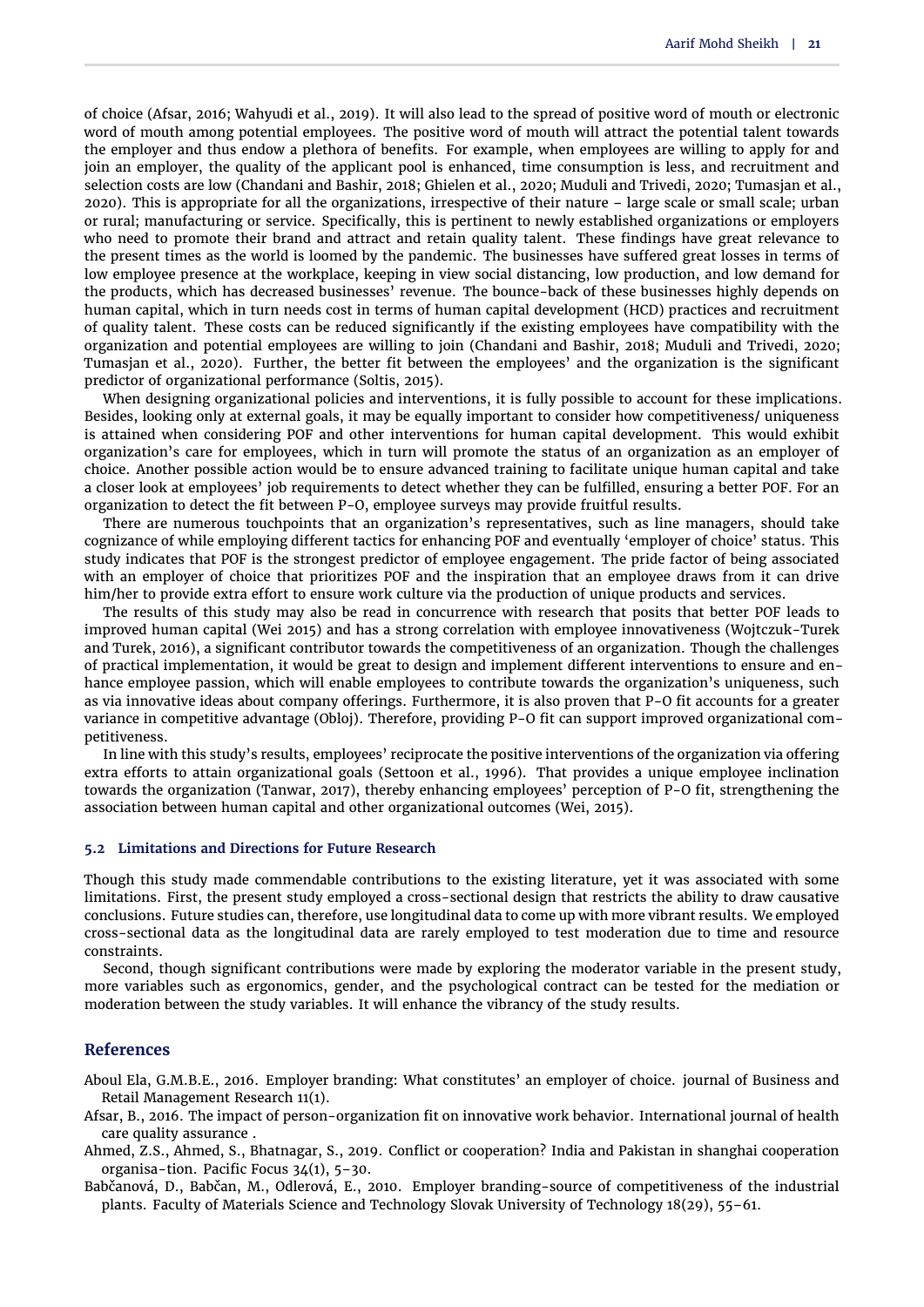- <span id="page-10-0"></span>Bellou, V., Chaniotakis, I., Kehagias, I., Rigopoulou, I., 2015. Employer brand of choice: An employee perspective. Journal of Business Economics and Management 16(6), 1201–1215.
- <span id="page-10-8"></span><span id="page-10-1"></span>Branham, L., 2005. Planning to become an employer of choice. Journal of organizational Excellence 24(3), 57–68. Brownand, S.P., Cron, W.L., Slocum, J.R., . Effects of trait competitiveness and perceived intraorganizational competitionon salesperson goal setting and performanc. Journal of marketing 62(4.
- <span id="page-10-11"></span>Butterworth, J.R., Strauch, J.D., 1994. The relationship between social competence and success in the competitive work place for persons with mental retardation. Education and Training in Mental Retardation and Developmental Disabilities , 118–133.
- <span id="page-10-21"></span>Cable, D.M., Judge, T.A., 1996. Person–organization fit, job choice decisions, and organizational entry. Organizational behavior and human decision processes 67(3), 294–311.
- <span id="page-10-17"></span>Campbell, B.A., Coff, R., Kryscynski, D., 2012. Rethinking sustained competitive advantage from human capital. Academy of Management Review 37(3), 376–395.
- <span id="page-10-10"></span>Carpenter, J.P., , Seki, E., 2005. Competitive work environments and social preferences: Field experimental evidence from ajapanese fishing community. The BE Journal of Economic Analysis Policy 5(2).
- <span id="page-10-28"></span>Chandani, M.S., Bashir, A., 2018. The use of social media in the recruitment and selection of young professionals in pakistan. In 31st International-Business-Information-Management-Association Conference : Milan, Italy 48(3), 518–533.
- <span id="page-10-19"></span>Chen, Y.S., Lin, Y.H., Wang, C., Hsieh, C.T., Cheng, T.Y., 2019. Direct and indirect influences of person-organization fit onorganizational commitment in the taiwanese manufacturing industry. Shangguan Keji Jikan Commerce Management Quarterly 20(4), 403–436.
- <span id="page-10-14"></span>Coff, R.W., . Human capital, shared expertise, and the likelihood of impasse in corporate acquisitions. Journal of Management 28(1), 107–128.
- <span id="page-10-15"></span>Coff, R.W., Coff, D.C., Eastvold, R., 2006. The knowledge-leveraging paradox: How to achieve scale without making knowledge imitable academy of management review 31(2), 452–465.
- <span id="page-10-5"></span>Cohen, A.J., 2019. Negotiating the value chain: A study of surplus and distribution in indian markets for food. law social inquiry, forthcoming. Law Social Inquiry, Forthcoming .
- <span id="page-10-23"></span>Costello, A.B., Osborne, J., 2005. Best practices in exploratory factor analysis: Four recommendations for getting the mostfrom your analysis. Practical assessment, research, and evaluation 10(1), 7.
- <span id="page-10-26"></span>Craighead, W.E., Sheets, E.S., Craighead, L.W., Madsen, J.W., 2011. Recurrence of mdd: a prospective study of personality pathology and cognitive distortions. personality disorders: Theory, research, and treatment. Journal of Financial and Quantitative Analysis 2(2), 83–97.
- <span id="page-10-6"></span>Dinesh, K.K., Sushil, 2019. Strategic innovation factors in startups: results of a cross-case analysis of indian startups. Journal for Global Business Advancement 12(3), 449–470.
- <span id="page-10-3"></span>Dixit, A., Kumar, N., Kumar, S., Trigun, V., 2019. Antimicrobial resistance: Progress in the decade since emergence of new delhi metallo-β-lactamase in india. Indian journal of community medicine 44(1), 4.
- <span id="page-10-16"></span>Drury, P., 2016. Employer branding. Human Resource Management International Digest .
- <span id="page-10-18"></span>Faggian, A., Partridge, M., Malecki, E.J., 2017. Creating an environment for economic growth: creativity, entrepreneurship or human capital? International Journal of Urban and Regional Research 41(6), 997–1009.
- <span id="page-10-13"></span>Fletcher, T.D., Major, D.A., Davis, D.D., 2008. The interactive relationship of competitive climate and trait competitiveness with workplace attitudes, stress, and performance. Journal of Organizational Behavior: The International Journal of Industrial,Occupational and Organizational Psychology and Behavior 27(7), 899–922.
- <span id="page-10-9"></span>Fletcher, T.D., Nusbaum, D.N., 2009a. Development of the competitive work environment scale: A multidimensional climateconstruct. Educational and Psychological Measurement 70(1), 105–124.
- <span id="page-10-12"></span>Fletcher, T.D., Nusbaum, D.N., 2009b. Development of the competitive work environment scale: A multidimensional climateconstruct. Educational and Psychological Measurement 70(1), 105–124.
- <span id="page-10-2"></span>Garg, N., Adhana, D., 2019. E-waste management in india: A study of current scenario. International Journal of Management,Technology and Engineering 9.
- <span id="page-10-24"></span>George, D., Mallery, M., 2003. Using spss for windows step by step: a simple guide and reference .
- <span id="page-10-27"></span>Ghielen, S.T.S., De Cooman, R., Sels, L., 2020. The interacting content and process of the employer brand: personorganization fit and employer brand clarity. European Journal of Work and Organizational Psychology , 1–13.
- <span id="page-10-22"></span>Guadagnoli, E., Velicer, W.F., 1988. Relation of sample size to the stability of component patterns psychological bulletin 103(2), 265.
- <span id="page-10-4"></span>Gupta, S., 2019. Holistic approach to quality management: A case study of the indian industry. IUP Journal of Business Strategy  $16(1)$ ,  $7-26$ .
- <span id="page-10-7"></span>Habib, M., Abbas, J., Noman, R., 2019. Are human capital, intellectual property rights, and research and development expenditures really important for total factor productivity? an empirical analysis. International Journal of Social Economics .
- <span id="page-10-25"></span>Hair, J.F., Black, W.C., Babin, B.J., Anderson, R., Tatham, R.L., 2006. Multivariate data analysis : Pearson prentice hall upper saddle river 6.
- <span id="page-10-20"></span>Hamstra, M.R., Van Vianen, A.E., Koen, J., 2019. Does employee perceived person-organization fit promote performance? themoderating role of supervisor perceived person-organization fit. uropean Journal of Work and Organizational Psychology 28(5), 594–601.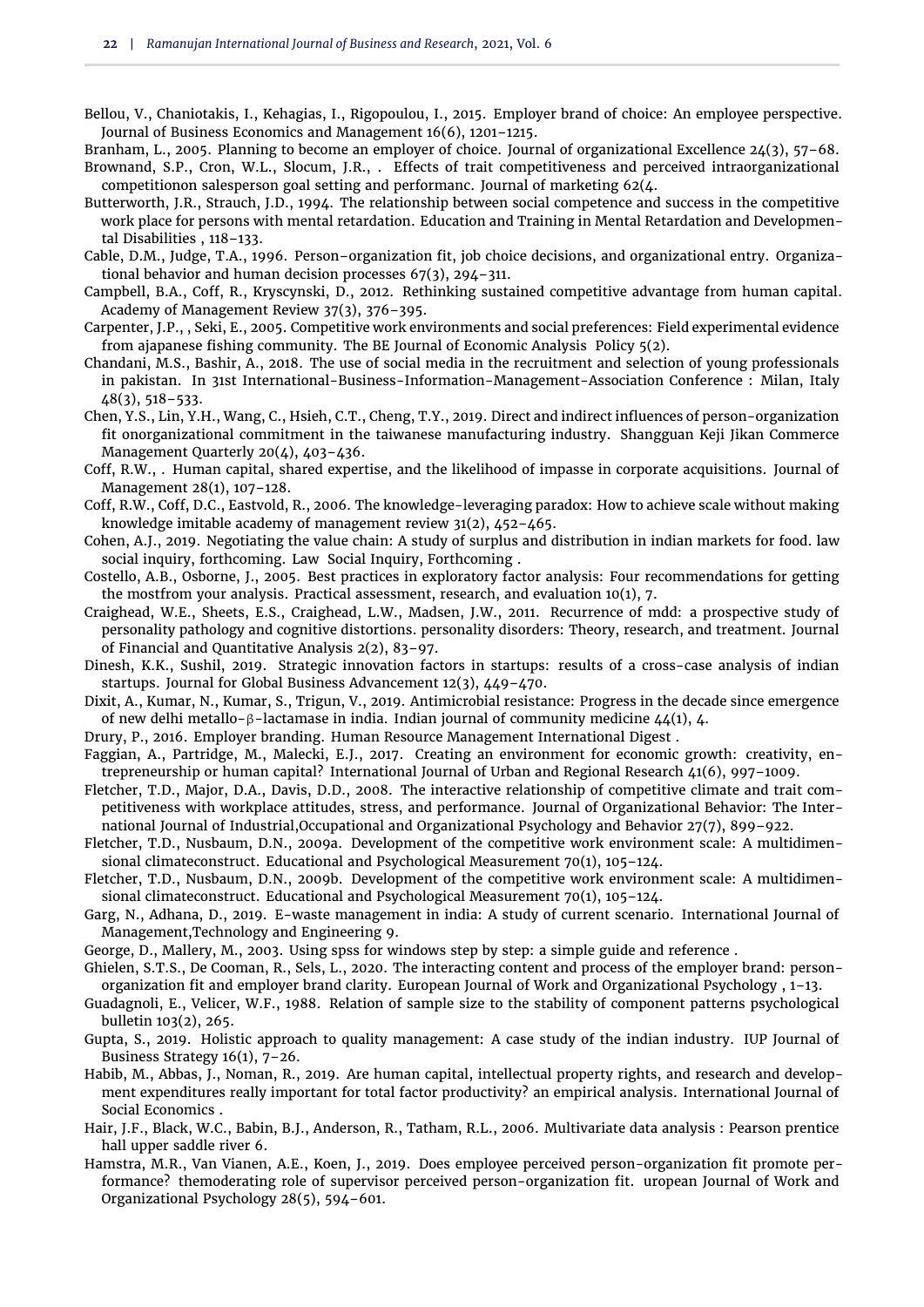- <span id="page-11-28"></span>Hayes, A.F., 2017. Introduction to mediation, moderation, and conditional process analysis: A regression-based approach. Guilford Publications.
- <span id="page-11-7"></span>Hilorme, T., 2016. Human capital assets as a specific intangible asset of the enterprise. university economic bulletin. Journal of Financial and Quantitative Analysis 29(1), 73–80.
- <span id="page-11-19"></span>Ivanova, I.A., Odinaev, A.M., Pulyaeva, V.N., Gibadullin, A.A., Vlasov, A.V., . The transformation of human capital during the transition to a digital environment. In Journal of Physics: Conference Series, IOP Publishing 1515(3), 032024.
- <span id="page-11-2"></span>Jarrett, P., 2019. How applicants select employers. HR Future , 18–19.
- <span id="page-11-11"></span>Jasti, N.V.K., Kodali, R., 2019. An empirical investigation on lean production system framework in the indian manufacturing industry. Benchmarking: An International Journal .
- <span id="page-11-10"></span>Jehanzeb, K., Mohanty, J., 2018. Impact of employee development on job satisfaction and organizational commitment: per-son–organization fit as moderator. international Journal of Training and Development 22(3), 171–191.
- <span id="page-11-13"></span>Jones, J.L., Davis, W.D., Thomas, C.H., 2017. Is competition engaging? examining the interactive effects of goal orientation and competitive work environment on engagement. Human Resource Management 56(3), 389–405.
- <span id="page-11-12"></span>Joshi, G., Dhar, R.L., 2020. Green training in enhancing green creativity via green dynamic capabilities in the indian handicraft sector: The moderating effect of resource commitment. Journal of Cleaner Production , 121948.
- <span id="page-11-6"></span>Kaivo-oja, J.R.L., Lauraeus, I.T., 2018. The vuca approach as a solution concept to corporate foresight challenges and global technological disruption. foresight .
- <span id="page-11-14"></span>Keller, A.C., Spurk, D., Baumeler, F., Hirschi, A., 2016. Competitive climate and workaholism: Negative sides of future orienta-tion and calling. Personality and Individual Differences 96, 122–126.
- <span id="page-11-22"></span>Khaola, P.P., Sebotsa, T., 2015. Person-organisation fit, organisational commitment and organisational citizenship behaviour. Danish Journal of Management and Business Sciences 7, 67–74.
- <span id="page-11-15"></span>Kissel, P., Büttgen, M., 2015. Using social media to communicate employer brand identity: The impact on corporate image and employer attractiveness. Journal of Brand Management 22(9), 755–777.
- <span id="page-11-8"></span>Koval, V., Polyezhayev, Y., Bezkhlibna, A., 2018. Communicative competences in enhancing of regional competitiveness in the labour market. Baltic Journal of Economic Studies, 4(5), 105–113.
- <span id="page-11-25"></span>Kristof, A.L., 1996. Person-organization fit: an integrative review of its conceptualizations, measurement, and implications. Personnel Psychology 49(1), 1–49.
- <span id="page-11-21"></span>Kristof-Brown, A., Guay, R.P., 2011 .

.

- <span id="page-11-18"></span>Lapierre, J., Giroux, V.P., 2003. Creativity and work environment in a high-tech context. Creativity and Innovation Management 12(1), 11–23.
- <span id="page-11-9"></span>Lawler, E.E., 2007. Built to change: How to achieve sustained organizational effectiveness. Strategic Direction .
- <span id="page-11-0"></span>Leary-Joyce, J., 2004. Becoming an employer of choice: Make your own organisation a place where people want to do great work. CIPD Publishing.
- <span id="page-11-4"></span>Lin, C., Yu-Ping Wang, C., Wang, C.Y., Jaw, B.S., 2017. . the role of human capital management in organizational competitiveness. Social Behavior and Personality: an international journal  $45(1, 81-92)$ .
- <span id="page-11-3"></span>Liu, W., Atuahene-Gima, K., 2018. Enhancing product innovation performance in a dysfunctional competitive environment:the roles of competitive strategies and market-based assets. Industrial Marketing Management 73,  $7 - 20.$
- <span id="page-11-24"></span>Madera, J.M., Dawson, M., Neal, J.A., 2018. Why investing in diversity management matters: Organizational attraction and person–organization fit. Journal of Hospitality Tourism Research 42(6), 931–959.
- <span id="page-11-5"></span>Majid, M., Samad, S., Tazilah, M.D.A.K., Hanaysha, J.R., 2017. Human capital and organizational performance of malaysian government agencies: A conceptual paper. International Journal of Business, Economics and Law 13(2), 73–82.
- <span id="page-11-1"></span>May, K., McAlinde, F., Splawa-Neyman, M., O'Rourke, M., Sturgess, T., 2017. Flexible, capable, adaptable: a dynamic allied health workforce. Asia Pacific Journal of Health Management 12(1), 25.
- <span id="page-11-29"></span>Muduli, A., Trivedi, J.J., 2020. Recruitment methods, recruitment outcomes and information credibility and sufficiency. Benchmarking: An International Journal .
- <span id="page-11-23"></span>Natalia, L., Sandroto, C.W., 2020. The mediating role of knowledge sharing behavior on the effect of personorganization fiton innovative work behavior. International Journal of Applied Business and International Management 5(1), 82–92.
- <span id="page-11-26"></span>Nunnally, J.C., 1978. Psychometric Theory. McGraw-Hill Book Company. INC New York.
- <span id="page-11-30"></span>Obloj, K., . The effect of passion and discipline—competitive advantage. In The Passion and Discipline of Strategy
- <span id="page-11-20"></span>Ployhart, R.E., Hale Jr, D., 2014. The fascinating psychological microfoundations of strategy and competitive advantage. Annu.Rev. Organ. Psychol. Organ. Behav. , 145–172.
- <span id="page-11-27"></span>Podsakoff, P.M., MacKenzie, S.B., Lee, J.Y., Podsakoff, N.P., 2003. Common method biases in behavioral research: a critical review of the literature and recommended remedies. Journal of Applied Psychology 88 (5), 879–903.
- <span id="page-11-16"></span>Popa, H.L., Pater, L.R., 2006. The valuation of the enterprises and products competitiveness. Tehnički vjesnik 13, 39–48.
- <span id="page-11-17"></span>Prasetyo, P.E., Setyadharma, A., Kistanti, N.R., 2020. Social capital: The main determinant of msme entrepreneurship competitiveness 9(3), 6627–6637.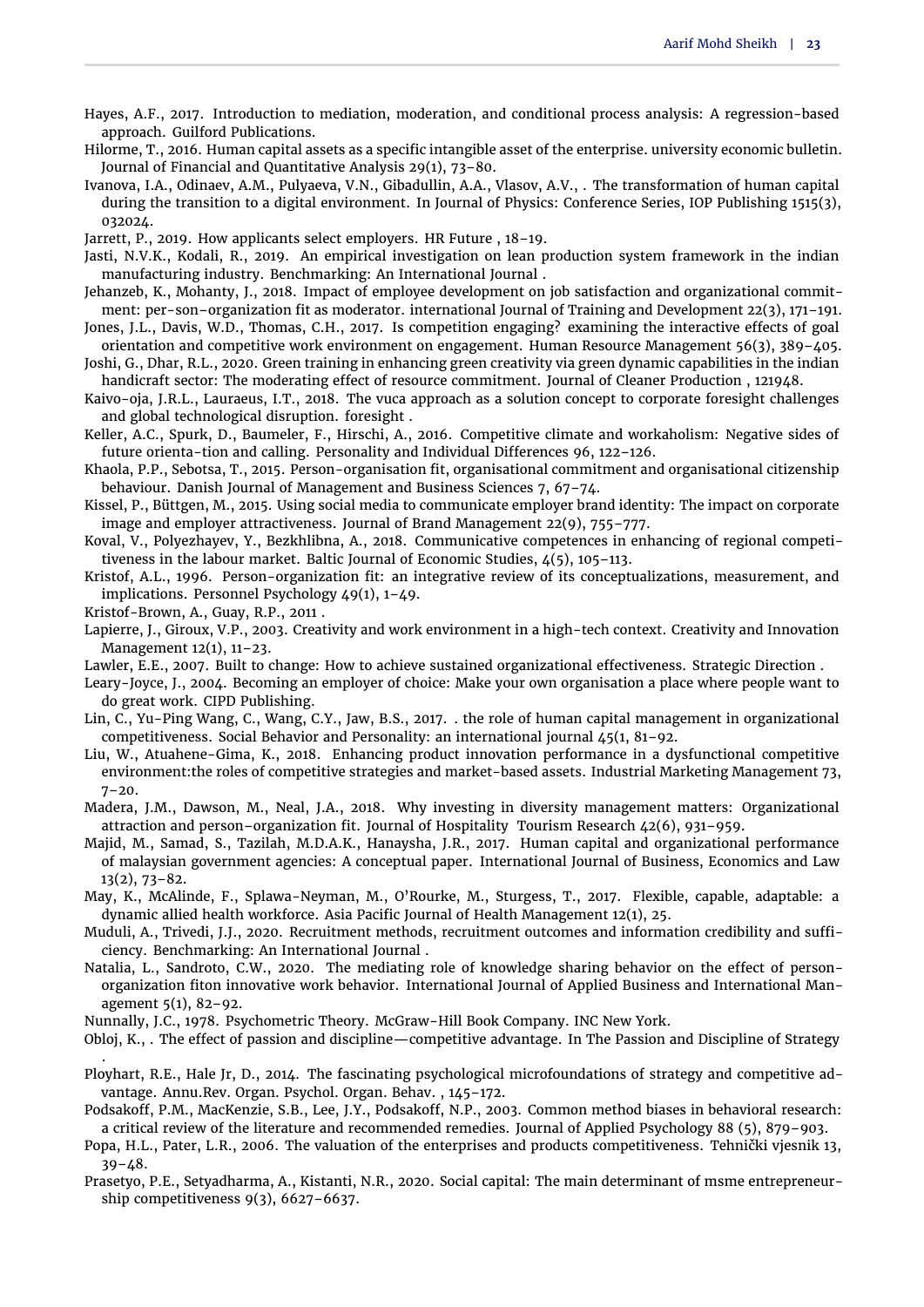- <span id="page-12-10"></span>Rampl, L.V., 2014. How to become an employer of choice: transforming employer brand associations into employer first-choice brands. Journal of Marketing Management 30, 1486–1504.
- <span id="page-12-22"></span>Rastogi, P.N., 2000. Sustaining enterprise competitiveness–is human capital the answer? Human Systems Management 19(3), 193–203.
- <span id="page-12-16"></span>Ratzenböck, D., 2020. Competitiveness through person-organization fit: Alignment of the corporate strategy to the values, interests and needs of technical engineers within mechanical engineering companies in the private sector/submitted by dominik ratzenböck. Doctoral dissertation, Universität Linz .
- <span id="page-12-1"></span>Robak, J.C., 2007. Employer of choice: Attracting high-performance talent. Journal-American Water Works Association 99(8), 22–28.
- <span id="page-12-4"></span>Saini, G.K., 2020. Shoppers stop: Leveraging social media for employer branding. Emerging Economies Cases Journal 2516604220930394.
- <span id="page-12-11"></span>Saini, G.K., Jawahar, I.M., 2019. The influence of employer rankings, employment experience, and employee characteristics on employer branding as an employer of choice. Career Development International 24(7), 636– 657.
- <span id="page-12-12"></span>Schrock, W.A., Hughes, D.E., Fu, F.Q., Richards, K.A., Jones, 2016. Better together: Trait competitiveness and competitive psychological climate as antecedents of salesperson organizational commitment and sales performance. Marketing Letters 27(2), 351–360.
- <span id="page-12-26"></span>Settoon, R.P., Bennett, N., Liden, R.C., 1996. Social exchange in organizations: Perceived organizational support, leader–member exchange, and employee reciprocity. Journal-American Water Works Association 81(3), 219.
- <span id="page-12-9"></span>Shalender, K., Yadav, R.K., 2019. Strategic flexibility, manager personality, and firm performance: The case of indian automobile industry. Global Journal of Flexible Systems Management 20(1), 77–90.
- <span id="page-12-25"></span>Soltis, S.M., 2015. Person-organization fit and employee performance: A social network perspective. In Academy of Management Proceedings. Briarcliff Manor, NY 10510: Academy of Management , 16–79.
- <span id="page-12-14"></span>Stone, K.V.W., 2001. Knowledge at work: Disputes over the ownership of human capital in the changing workplace. Conn. L.Rev. 34, 721.
- <span id="page-12-20"></span>Subramaniam, M., Youndt, M.A., 2005. Employer of choice: Attracting high-performance talent. Academy of Management journal 48(3), 450–463.
- <span id="page-12-18"></span>Sun, Y., Zhuang, F., Zhu, H., Song, X., He, Q., Xiong, H., 2019. The impact of person-organization fit on talent management: A structure-aware convolutional neural network approach. In Proceedings of the 25th ACM SIGKDD International Conference on Knowledge Discovery Data Mining , 1625–1633.
- <span id="page-12-17"></span>Suwanti, S., Udin, U., 2020. Investigating the relationship between person-organization fit, person-job fit, and innovative work behavior: The mediation role of organizational citizenship behavior. Quality- Access to Success 21(176).
- <span id="page-12-8"></span>Tamatam, R., Dutta, P. andDutta, G., Lessmann, S., 2019. Efficiency analysis of indian banking industry over the period 2008–2017using data envelopment analysis. Benchmarking: An International Journal .
- <span id="page-12-27"></span>Tanwar, A., 2017. Impact of employee engagement on performance. International Journal of Advanced Engineering, Management and Science 3(5), 239845.
- <span id="page-12-3"></span>Tanwar, K., Kumar, A., 2019. Employer brand, person-organisation fit and employer of choice. Personnel Review .

<span id="page-12-0"></span>Thomas, L.T., Ganster, D.C., 1995. Impact of family-supportive work variables on work-family conflict and strain: A control perspective. Journal of applied psychology 80(1), 6.

- <span id="page-12-21"></span>Thorgren, S., Wincent, J., Sirén, C., 2013. The influence of passion and work–life thoughts on work satisfaction. Human Resource Development Quarterly 24(4), 469–492.
- <span id="page-12-24"></span>Tumasjan, A., Kunze, F., Bruch, H., Welpe, I.M., 2020. Linking employer branding orientation and firm performance: Testinga dual mediation route of recruitment efficiency and positive affective climate. Human Resource Management 59(1), 83–99.
- <span id="page-12-5"></span>Uden, L., He, W., 2017. How the internet of things can help knowledge management: a case study from the automotive domain. Journal of Knowledge Management .
- <span id="page-12-2"></span>Vaijayanthi, P., Shreenivasan, K.A., 2011. Employer branding in it/ites units-an empirical study. In 2011 International Conference on Business, Engineering and Industrial Applications , 1–6.
- <span id="page-12-13"></span>Vandenabeele, W., 2008. Government calling: Public service motivation as an element in selecting government as an employer of choice. Public administration 86(4), 1089–1105.
- <span id="page-12-19"></span>Verquer, M.L., Beehr, T.A., Wagner, S.H., 2003. Meta-analysis of relations between person–organization fit and work attitudes. Journal of Vocational behaviour 63(3), 473–489.
- <span id="page-12-7"></span>Vimal, K.E.K., Mathiyazhagan, K., Agarwal, V., Luthra, S., Sivakumar, K., 2020. Analysis of barriers that impede the elimination of single-use plastic in developing economy context. Journal of Cleaner Production , 122629.
- <span id="page-12-6"></span>Vo, D.H., Huynh, S.V., Ha, D.T., 2019. The importance of the financial derivatives markets to economic development in the world's four major economies. Journal of Risk and Financial Management 12(1), 35.
- <span id="page-12-23"></span>Wahyudi, S., Udin, U., Yuniawan, A., Rahardja, E., 2019. Person-organization fit, knowledge sharing behaviour, and innovative work behaviour: A self-determination perspective. International Journal of Innovation,Creativity and Change-American Water Works Association 4(4), 145–161.
- <span id="page-12-15"></span>Wallace, M., Lings, I., Cameron, R., Sheldon, N., 2014. Attracting and retaining staff: the role of branding and industry image. In Workforce development Springer Singapore , 19–36.